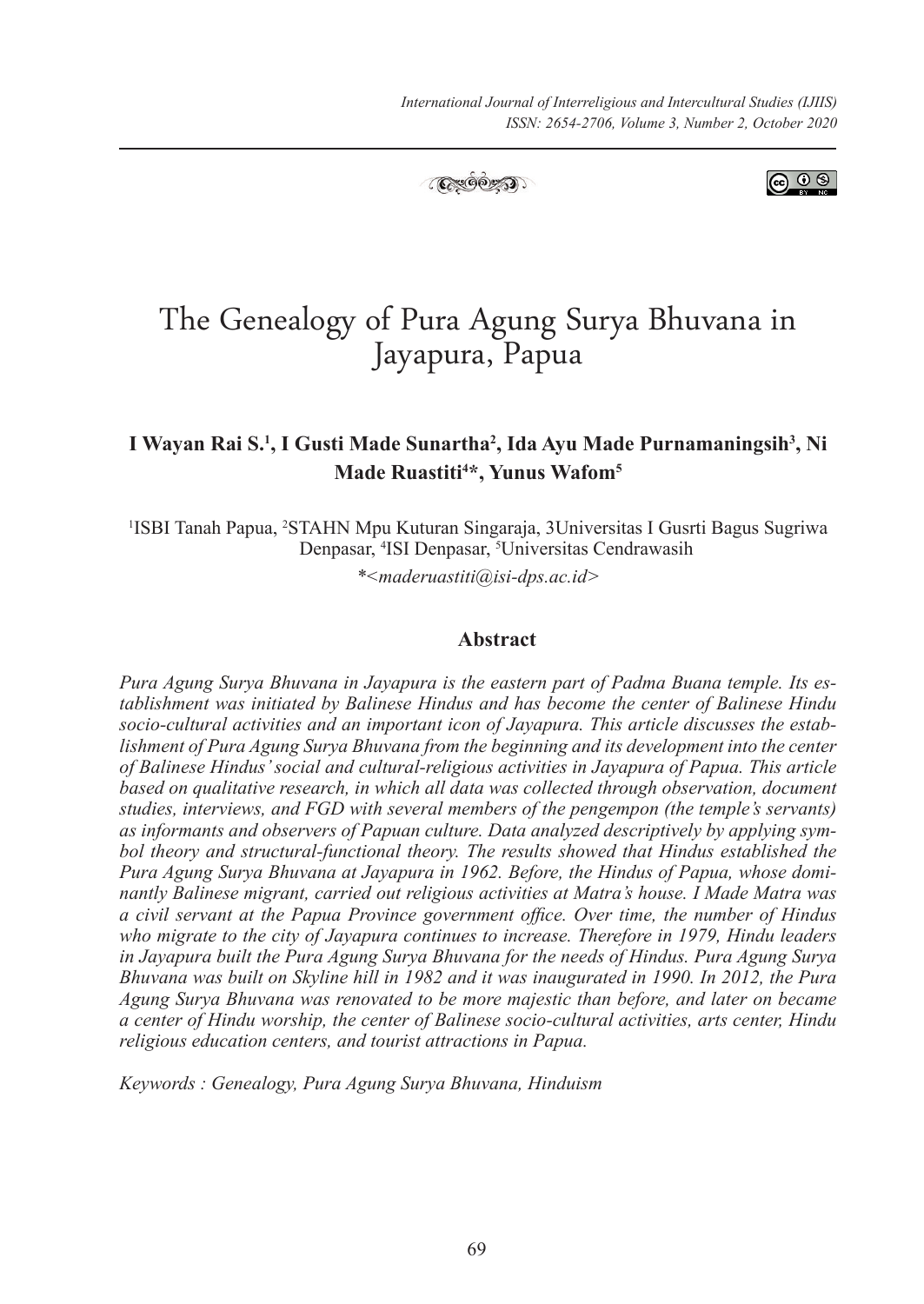#### **Background**

The development of a religious community is reflected in part by the establishment of a place of worship. The establishment of Pura Agung Surya Bhuvana which was inaugurated in Jayapura City in 1990 is an indication that Hindus are developing dynamically in this eastern part of Indonesia. Along with the times, Papua is now inhabited by migrants from outside Papua so that the reality has given its color for Papua, including Balinese in Papua. Until early 2019, around 6,300 Balinese were living in Papua. They predominantly work as farmers, civil servants, military and police.

The highest number of Balinese are in Keerom Regency, Papua Province. They are the dominant transmigrants from Karangasem Regency. A large number of Balinese in Papua affects many temples in the area.[1] In line with the dynamics of Hindu life in eastern Indonesia, there are already more than 36 temples. One of the biggest and grandest temples in Papua is Pura Agung Surya Bhuvana, located in the Skyline area, Jayapura City, Papua.

The construction of the Pura Agung Surya Bhuvana was not only colored by a touch of Balinese temple architecture but was also colored by accentuations of cultural patterns of the Papuan people. The phenomenon of acculturation of Balinese Hindu culture with Papuan culture colors the establishment of the Pura Agung Surya Bhuvana. This was

reflected in the signboard that reads Pura Agung Surya Bhuvana Jayapura. The temple nameplate is decorated with Tifa-shaped ornamentation and is visible from the highway. Furthermore, Tifa ornaments can also be found on the relief wall of the Pura Agung Surya Bhuvana Temple. It is unique considering that the Balinese temple shear walls are decorated with Tantri stories. A lion's fight with an ox is described side by side with Tifa's ornament, even though Tifa was not mentioned in Tantri's story. In every episode of the Tantri story depicted, *Tifa* ornaments are always added, both *Tifa* independently and *Tifa* side by side with the Cenderawasih bird.

*Tifa* is an important instrument for the people of Papua.[2] Whereas the Cenderawasih bird is highly respected and sanctified by every tribe in Papua because it is believed to be a paradise bird. Relief of *Tifa* in Pura Agung Surya Bhuvana can be seen in the *Praja Mandala* wantilan hall, for example on the front of the wantilan, the front of the stage and the ornament in the scene or wantilan pillars in the Balinese building. The ornaments seemed to combine Balinese style ornaments and Papua Senatani style ornaments.[3]

The use of local cultural elements in Pura Agung Surya Bhuvana gives a distinct impression to the relationship of the local community with Hindus who come from Bali as well as from the Banyuwangi and Blitar in Papua.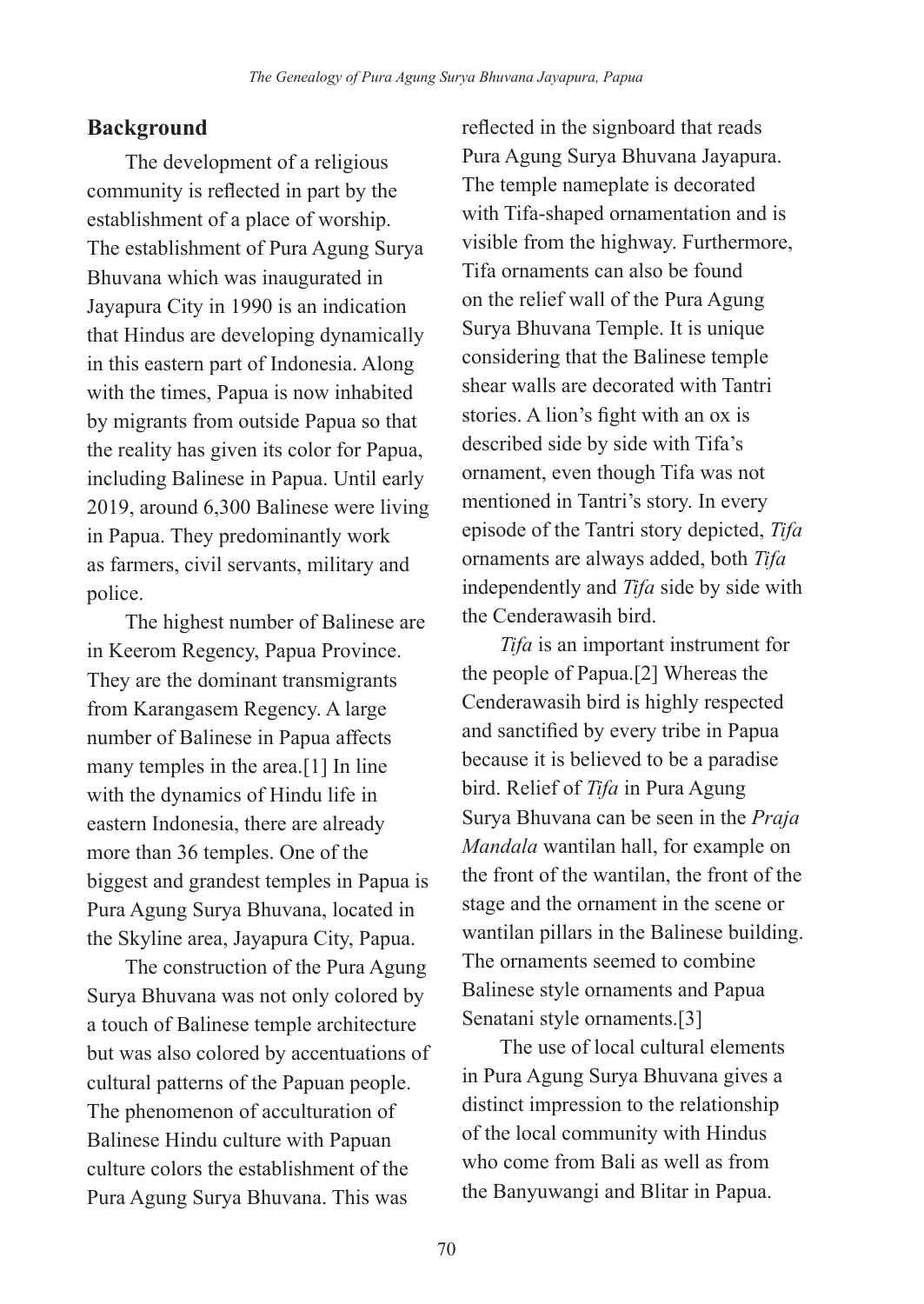The special impression is marked by a social appreciation for the performing arts.[4][5][6] Local Papuans and non-Hindu communities appreciate the Pura Agung Surya Bhuvana as a magnificent and artistic sanctuary.[3] The beauty and splendor of the Pura Agung Surya Bhuvana have become an advantage as a tourist attraction in Jayapura.

Pura Agung Surya Bhuvana in Papua has its place in the local community. The grandest temple in Jayapura is indeed a place of worship for Hindus. However, people in Jayapura who adhere to other religions often visit this temple. Pura Agung Surya Bhuvana was accepted as something new, without threatening the existence of the ideology of the local community. Pura Agung Surya Bhuvana was able to present a vehicle for social interaction between religious communities in Jayapura. This means that social interaction in the Pura Agung Surya Bhuvana is not only in the Hindu community with the supporters of the Pura Agung Surya Bhuvana, but there are also social interactions between Papuans who do not follow Hinduism. Local people and non-Hindus in Papua feel comfortable visiting the Pura Agung Surya Bhuvana so that intercultural dialogue takes place.

Usually, a temple built in Bali serves as a sacred place for Hindu worship activities. However, temple buildings outside Bali, including Pura Adhitya Jaya in Rawamangun, Jakarta, are not only functioning as a place of worship for Hindus but are also used as centers for social activities of Hindus and Hindu religious education. Likewise, Pura Agung Surya Bhuvana Bhuvana has a function as a center for religious activities of Hindus in Jayapura. Even Pura Agung Surya Bhuvana has developed into a center of learning about Hinduism and Balinese culture which is often visited by students, students and the general public who are not Hindus in Jayapura. In this study discusses : (1) How was the beginning of the establishment of the Pura Agung Surya Bhuvana ?; (2) How is Pura Agung Surya Bhuvana able to develop as a center for Balinese Hindu, social and cultural-religious activities in Jayapura? This research publication has beneficial value, both theoretical and practical. Theoretically, this research can contribute to the development of the treasury of knowledge about the existence of a Hindu holy place named Pura Agung Surya Bhuvana for the harmony of religious life in Jayapura in the global era. Practically, this research is a valuable input for the government to strengthen the integration of the Indonesian people in the land of Papua.

#### **Literature Review**

This article discusses the beginning of the establishment of a Hindu temple named Pura Agung Surya Bhuvana in Jayapura as part of the Papua region which is still growing.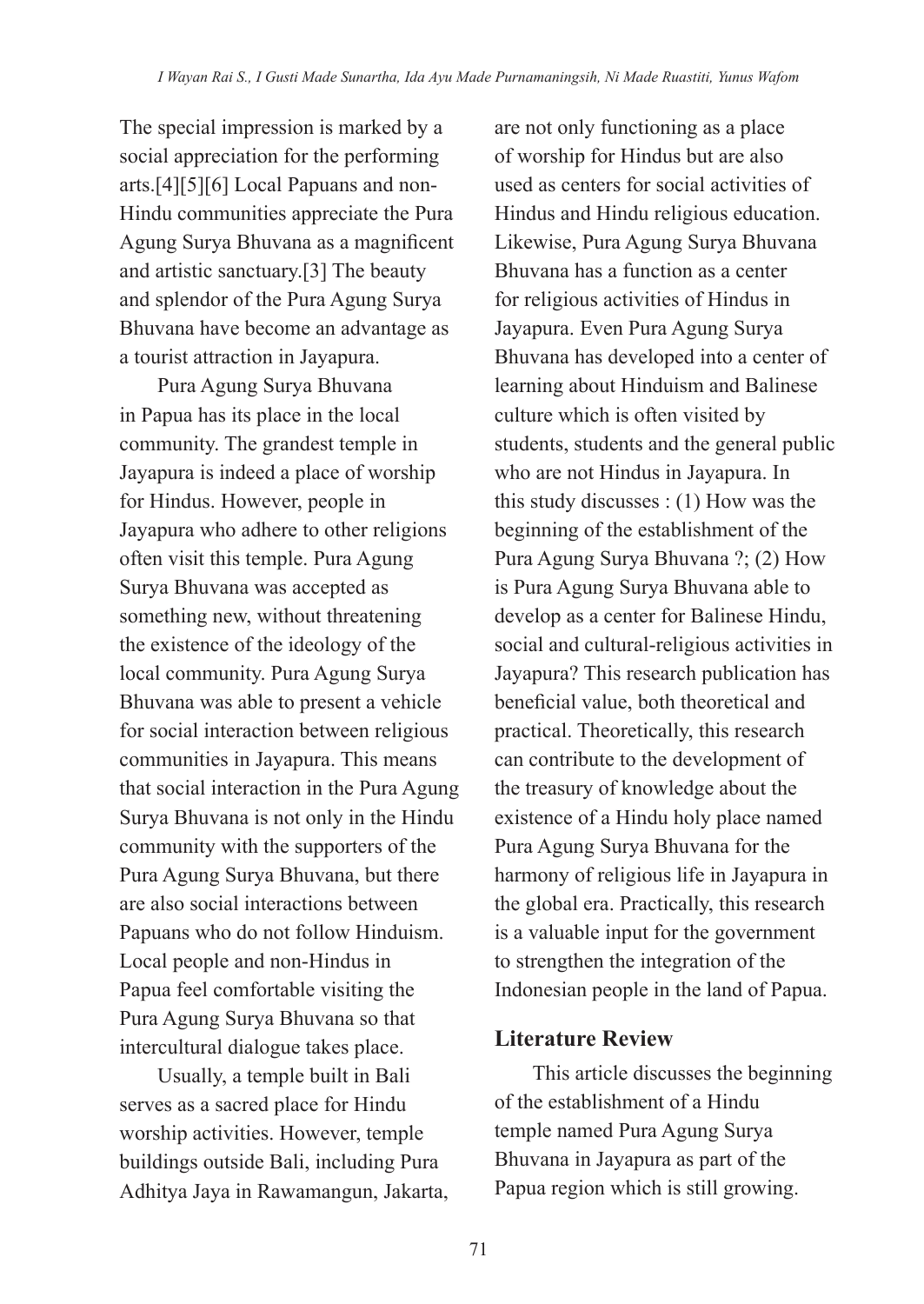Following the research topic, there are previous publications concerning issues of Papuan development, the design of temples outside Bali and the relationship of Hindus with non-Hindus.

Elisabeth Adriana (2012) discusses Papua's development of political or economic problems. It was concluded that Papua is a land of many paradoxes. Papua has natural resources but it's people are still poor. Papua is reportedly suffering from a separatist movement but is still able to develop economically.[7] Since 2001, Papua has received Special Autonomy status. The Government of Indonesia established the Papua Development Acceleration Unit with the main objective of accelerating the development process in Papua. Papua requires a comprehensive approach: (1) infrastructure and socio-economic approaches specifically the four sectors listed in the Special Autonomy Law: education, health, economy and infrastructure; (2) security and cultural politics. Peace and development are two different sides of a coin which is very compatible with the current condition of Papua. To develop and secure Papua, any strategy must be able to create economic equality, good governance, and respect for basic rights including those related to violence. One of the best ways to bridge the communication gap between Papua and Jakarta is through peaceful dialogue to reduce misunderstandings and prejudices that

have created years of tension between conflict in Papua. In connection with a study entitled Genealogy of Pura Agung Surya Bhuvana Jayapura Papua, there are similarities between the main issues relating to the development and development of Papuan society. Specifically, the study of the Pura Agung Surya Bhuvana in Jayapura Papua analyzed the beginnings of the construction of temples in Papua while in the study entitled Papua Development Political or Economic Problems did not analyze the temples in the development of Papuan society.

Supribawa and Ischak (2018) discuss the Effect of Characteristics of the Urban Social Environment on the Concept of the Development of Adhitya Jaya Temple in Rawamangun, Jakarta. They concluded that the influence of the characteristics of the social environment in urban areas and the heterogeneity of Hindus in East Jakarta was very large in influencing the concept of the construction of the Adhitya Jaya Temple, a Hindu shrine built on the philosophical values of *Tri Hita Karana.*[8] This can be seen: (1) *Nista Mandala* has a pasraman building as a place for Hindu arts and education in Jakarta; (2) A new space emerges as a transition between *Madya Mandala* and *Nista Mandala* which is located inside the *Bale Manusia Yadnya* building as a place to carry out ceremonies for life rites such as marriage, tooth cut, quarterly, except for the death ceremony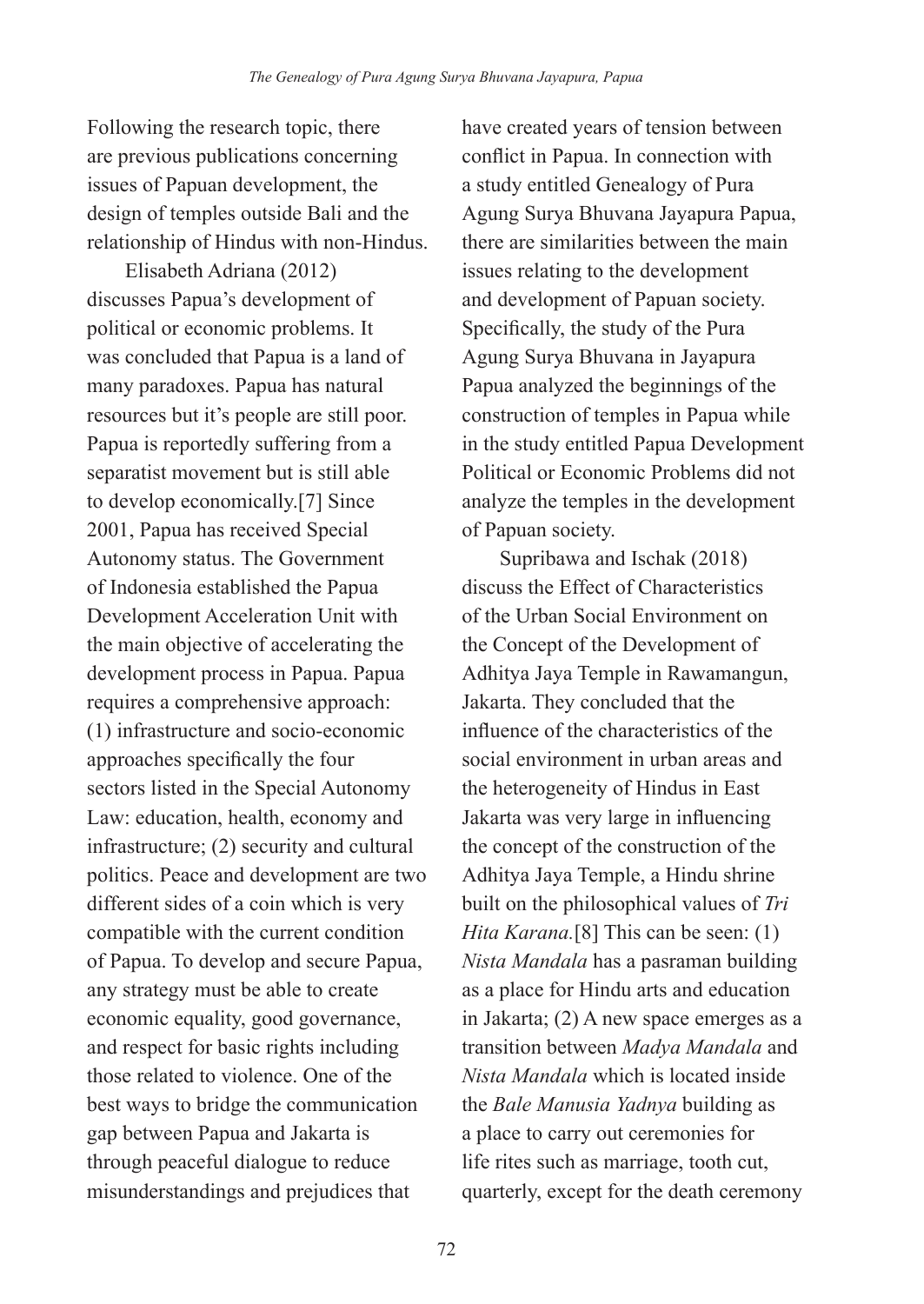(*Ngaben*); (3) Inside the *Utama Mandala* there is a complex of beji buildings as a source for taking holy water. This beji complex is bordered by a sliding wall and apitsurang as an entrance into the beji complex. Based on all the additional activities and buildings it is not common if there is a temple complex in Bali with basic concepts in building temples. The Hindu community in Jakarta cannot be separated from the influence of it's urban social environment. However, in building the temple complex, they are still very concerned and consider the teachings of the philosophy of *Tri Hita Karana* relating to the needs of 1) The function of ritual for human relations with God; 2) The function of religious, arts and social education for the harmonious relationship of humans with others and their environment. The study entitled The Influence of Characteristics of the Urban Social Environment on the Development Concept of Adhitya Jaya Temple in Rawamangun Jakarta with a study entitled Genealogy Pura Agung Surya Bhuvana Jayapura, Papua has a connection in the main issues regarding the function of the Temple outside the island of Bali. However, the study of Genealogy Pura Agung Surya Bhuvana Jayapura, Papua analyzed the origin of the temple while the research on the Influence of Urban Social Environment Characteristics on the Development Concept of Adhitya Jaya Temple in Rawamangun Jakarta did not analyze

the origin of the existence of the Temple.

Liana (2016) has a study entitled "The Harmony of Muslims, Hindus, and Buddhists in Banda Aceh's Gampong Keudah. It is known that all the religions practiced by the Gampong Keudah community are intertwined. It was marked by the absence of noise because of religion in daily activities. The factors causing the creation of harmony in Keudah Gampong because they have implemented an attitude of tolerance that is closely intertwined among the Gampong Keudah community.[9] In the religious field, they respect each other while worshiping. While in the socio-cultural and economic fields, relations between Muslims, Hindus, and Buddhists are very good. Muslim communities are very open, socializing and interacting with Hindus and Buddhists. They visited each other, helped and worked together. Likewise in the economic field, many of the same jobs as their trade do not seem to compete in trading. In connection with a study entitled Genealogy of Pura Agung Surya Bhuvana Jayapura, Papua, there is a similarity between the main issues concerning religious communities with a study entitled Harmony of Muslims, Hindus, and Buddhists in Banda Aceh's Gampong Keudah. Specifically, research on the Genealogy of Pura Agung Surya Bhuvana Jayapura analyzed religious communities in a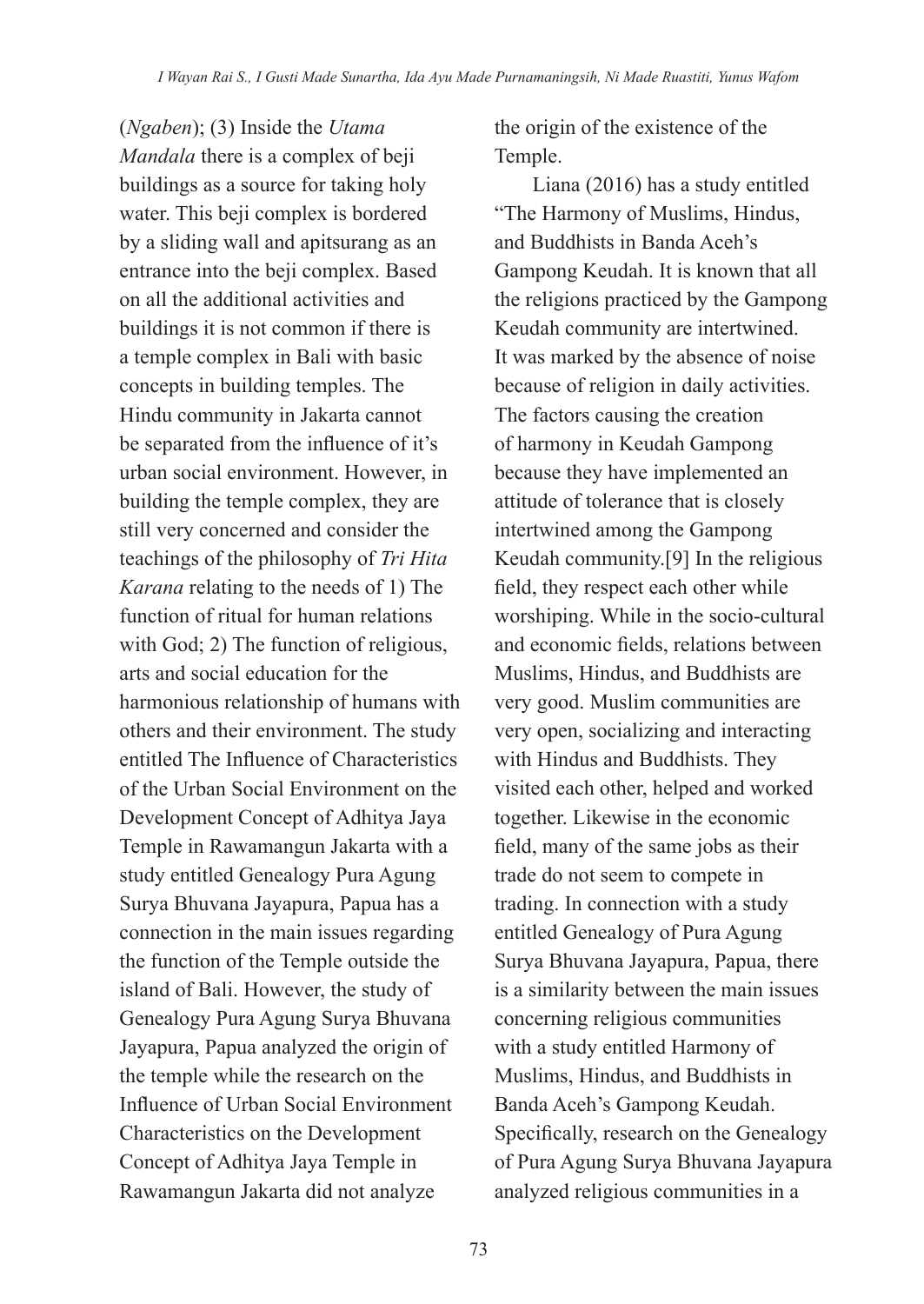temple while in research on Muslim, Hindu and Buddhist harmony in the Banda Aceh village, Banda Aceh did not analyze temples specifically related to religious communities in the community.

 William, Arnold, Kiniry, Gassman, and Green in History of Model Development at Temple, Texas (2008) said that the development of temples in Texas USA has a long history. The construction of the temple began in 1937-2006 after the Riesel watershed completed hydrological research in Texas in 1937.[10] Hydrological findings from the Riesel watershed began to be realized in 1960 in the construction of the temple, Texas. Hydrological findings from the Riesel Basin in the form of ALMANAC, EPIC, APEX and SWAT used in the construction of temples have reduced the risk of flooding and optimized the function of spatial space between river basins around the temple plains. The relationship of research entitled History of Model Development at Temple, Texas with a study entitled Genealogy of the Pura Agung Surya Bhuvana Jayapura, there are common points of concern about the origin of the holy place. However, research on the Genealogy Pura Agung Surya Bhuvana Jayapura analyzes aspects of the Pura genealogy while the History of Model Development at Temple, Texas study does not analyze the genealogical aspects of the holy sites.

Lan-Yun Chang and Weining Liu in Temple Fairs in Taiwan: Environmental Strategies and Competitive Advantages for Cultural Tourism (2009) suggest that there are many tourism development strategies to make the temple more valuable.[11] In this regard, energy conservation and pollution prevention measures contribute to improving the reputation of temples in Taiwan and financial performance in cultural tourism activities. However, the supply and use of environmentally friendly products in cultural tourism were no longer able to enhance the reputation of the temple in Taiwan. In connection with the Genealogy of Pura Agung Surya Bhuvana Jayapura research, the study titled Temple Fairs in Taiwan: Environmental Strategies and Competitive Advantages for Cultural Tourism has relevance because it examines sacred sites. However, research on the Genealogy Pura Agung Surya Bhuvana Jayapura analyzes the origin of temples while research on Temple Fairs in Taiwan : Environmental Strategies and Competitive Advantages for Cultural Tourism analyzes cultural development strategies for tourism.

None of the above publications specifically discusses the existence of Pura Agung Surya Bhuvana. However, some of the literature studies are valuable inspiration to study the history of the Pura Agung Surya Bhuvana and Hindu social religious activities related to the existence of the grandest temple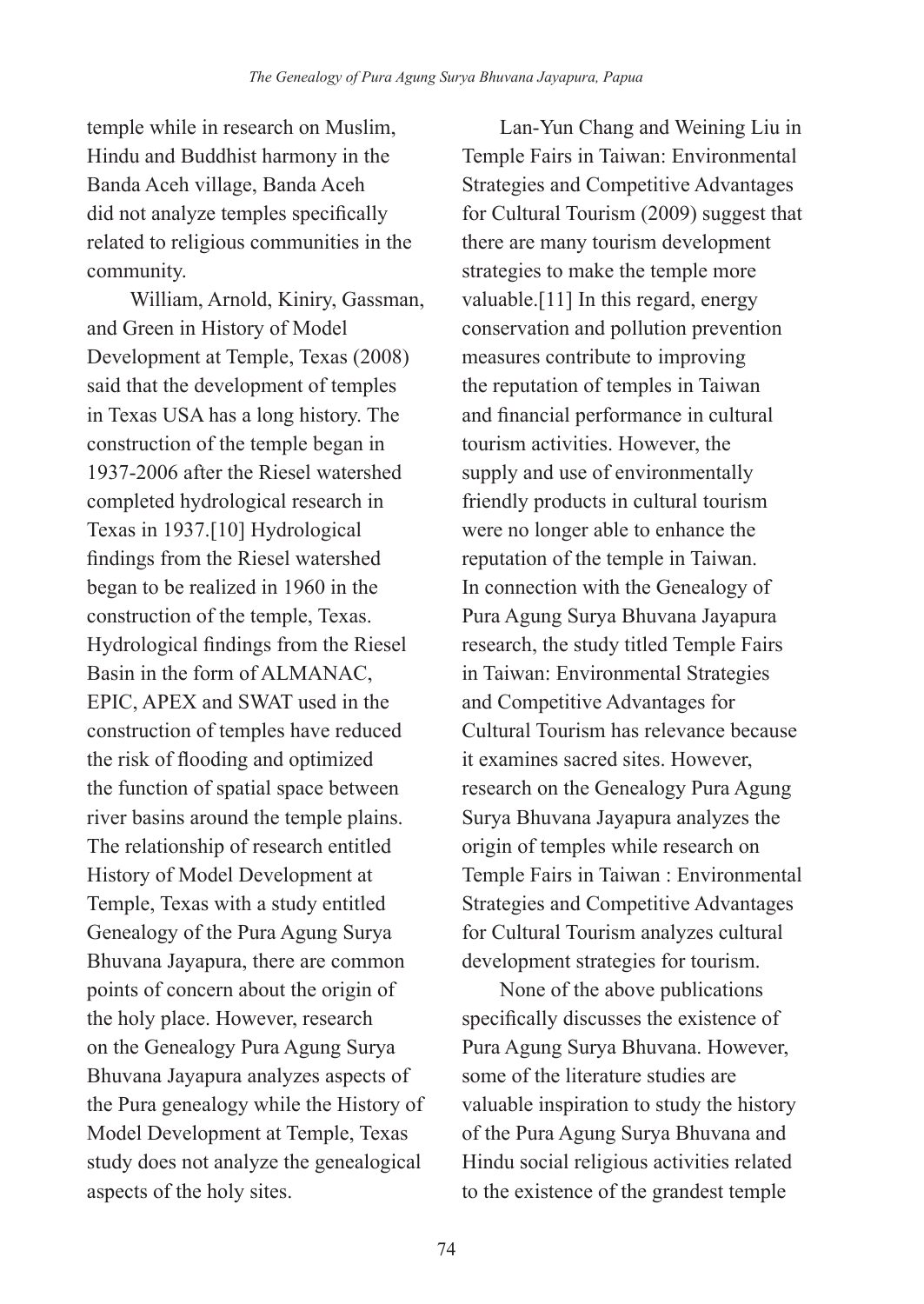in the city of Jayapura.

## **Research Methods**

The research which examines the existence of Pura Agung Surya Bhuvana was carried out by applying a qualitative approach from the perspective of cultural studies. A qualitative approach is a research strategy that produces information or data that can describe social realities and various events in people's lives. This research is a form of study of Balinese culture and Hinduism in the development of Papuan society. Barker (2005: 35-45) mentions that ethnography, textual and reception can be used in cultural studies in complex societies.<sup>[12]</sup>

As the object of study in this study is the Pura Agung Surya Bhuvana in Jayapura City, Papua. The determination of the object and location of this research is based on several considerations, including: (1) Pura Agung Surya Bhuvana is the main place of worship for Hindus in Jayapura City, Papua; (2) The existence of the Pura Agung Surya Bhuvana not only as a Hindu worship place but also has developed into a center of Hindu social, artistic and religious activity; (3) Pura Agung Surya Bhuvana is the center of social activities about Hinduism and Balinese culture in Jayapura.

The process of collecting research data uses several techniques, namely: (1) study of documents, namely by studying the literature obtained

through research documents and personal documents that are not yet published in writing or visual; (2) interviews with 15 informants consisting of visitors, refugees and tourists visiting the Pura Agung Surya Bhuvana; (3) observations, which are direct observations at Pura Agung Surya Bhuvana to see the activities of Hindus in Jayapura. All data collected were analyzed qualitatively and presented descriptively in the form of a description of the research.

## **Genealogy Pura Agung Surya Bhuvana**

The existence of Pura Agung Surya Bhuvana is inseparable from the history of the land of Papua. Papua is the easternmost part of the territory of the Republic of Indonesia (NKRI) which borders directly with Papua New Guinea (PNG). Papua, known as Bumi Cenderawasih, is divided into two provinces, Papua Province with the capital city of Jayapura and West Papua Province with the capital city of Manokwari. Papua Province is the parent province while West Papua Province is a province of the division of Papua since 2003.

The name Papua is derived from Portuguese sailors. Portuguese sailors first saw Papua in 1511. In 1511, they gave the name ilhas dos Papuas which means more or less an island inhabited by fine-haired people. Then the Dutch sailors called Papua as New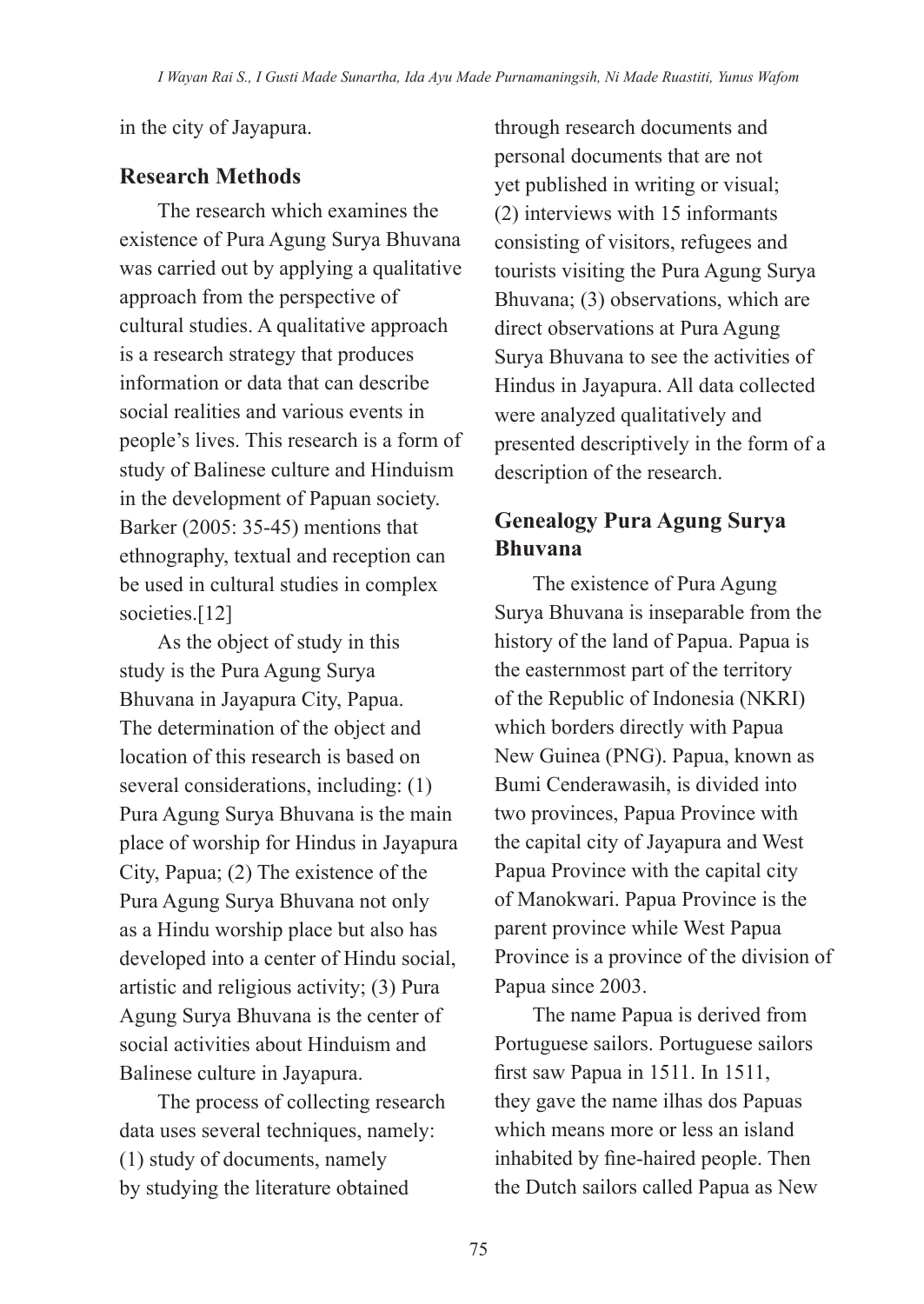Guinea because the skin of the Papuans was black and reminded them of the Guineans in Africa.[13] During the Dutch colonial period in Indonesia, Papua was better known as Dutch New Guinea than New Guinea. In the early days of the independence of the Unitary Republic of Indonesia, Papua was known as West Irian and Irian Jaya. After the reign of B.J. Habibie, West Irian or Irian Jaya was inaugurated as Papua.

Papua in the territory of the Republic of Indonesia and Papua New Guinea is the second-largest island in the world after Greenland in Canada. With a population belonging to the Melanesian family with characteristics of black skin, curly and wavy hair, having a muscular and tall body. Through exogamy marriage, some of them have produced offspring with different physical characteristics from the indigenous population of Papua. That fact is evident in the Papuan population who live in coastal areas.

In general, Papua is divided into seven cultural regions, namely: Mamta, Seireri, La Pago, Mi Pago, Anim Ha cultural areas located in Papua province. Whereas in the cultural regions Bomberei and Domberei are located in the province of West Papua. The population of Papua consists of various ethnic groups, living in groups in small units, having its customs, culture, and languages. Geographical location, natural wealth, biodiversity

and diversity of cultural arts causes Papua to have its own identity and uniqueness as an object of tourism in Indonesia. The uniqueness of tourist attractions is built from diversity and cultural uniqueness.[14] The uniqueness of cultural diversity as an attraction of tourist destinations is inseparable from the effort to preserve cultural identity in the development of tourism.[15]

Along with the times, Papua is inhabited by migrants from outside Papua so that the reality has given it's color for Papua. Papua is not only identical with the culture of the ethnic groups of the Papuan people. The existence of Balinese ethnicity in Papua has also given its style to the lives of Papuans. Based on information from the Chairman of the Parisadha Hindu Dharma Province of Papua and the Chairman of the Parisadha Hindu Dharma of Jayapura City, Komang Alit Wardhana and Ida Bagus Suta Kertya are said to have recorded around 6,300 Balinese in Papua. They work as farmers, civil servants and the Indonesian National Police. The largest number of Balinese live in Keerom district, Papua province. They are transmigrants from Karangasem, Bali.

To date, Papua already has more than 36 temples spread across the provinces of Papua and West Papua. One of the biggest temples in Papua is Pura Agung Surya Bhuvana. The temple is located in the Skyline area, Abepura District, Jayapura.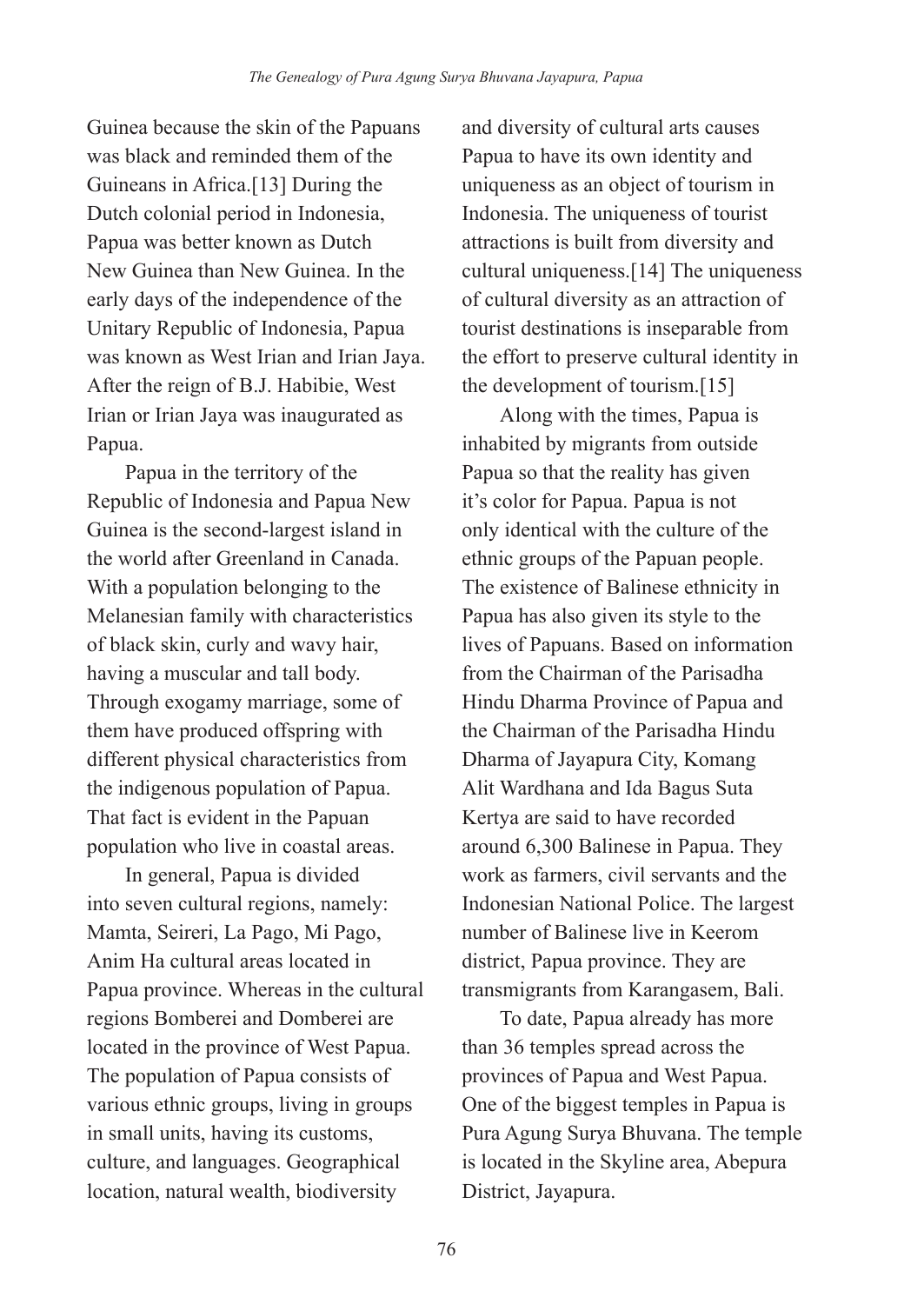The development of Hinduism in Papua Province began with the integration of West Irian into the territory of the Unitary Republic of Indonesia, which began with the formation of the Province of West Irian in 1962. The founding of West Irian Province in 1962 required workers from various regions, including Hindu employees from the Bali region.

Initially, Hindus in the city of Jayapura worked as civil servants (PNS) and army forces (TNI), and police officers (POLRI) in charge of relating to the liberation of West Irian. In 1962, Hindus in Jayapura city numbered approximately 10 families with scattered dwellings. There were no Hindus gathered in one place in 1962. For prayer activities were held temporarily at the residence of I Made Marta. In the period 1964 - 1979, Hindus in the city of Jayapura had begun to increase with workplaces in the local government, military/police and banks.

Taking into account the increasing number of Hindus, since 1979 the Jayapura Hindu leaders agreed to build a temple as a place to carry out religious, social and educational activities. Initially, it was agreed that the temple would be erected on a hillside near Base G beach, but did not receive customary approval. After that, the plan to establish a temple that moved around the Bukit Dok II was also not approved by custom. Finally, the plan to establish



Fig. 1 Natural view of Yotepa Bay from the skyline hills (Doc. I Wayan Rai S., 2019)

a temple on the location of the skyline hill facing directly on the Yotepa bay and the Pacific Ocean can be realized.

Skyline hill land at that time was a plantation from the agricultural office area. Because of the convenience provided by Mr. Bas Yowe as the Head of the Agriculture Office and accompanied by traditional agreement, an agreement was made to establish the skyline hill as the location of the construction of the Pura Agung Surya Bhuvana.

 In addition to the current management of the parties involved, the temple founders also held meditations to get a blessing on the three locations when they meditated on this skyline hill, there was a very large light falling on this place, so this place was considered



Fig. 2 Pura Agung Surya Bhuvana (Doc. I Wayan Rai S., 2019)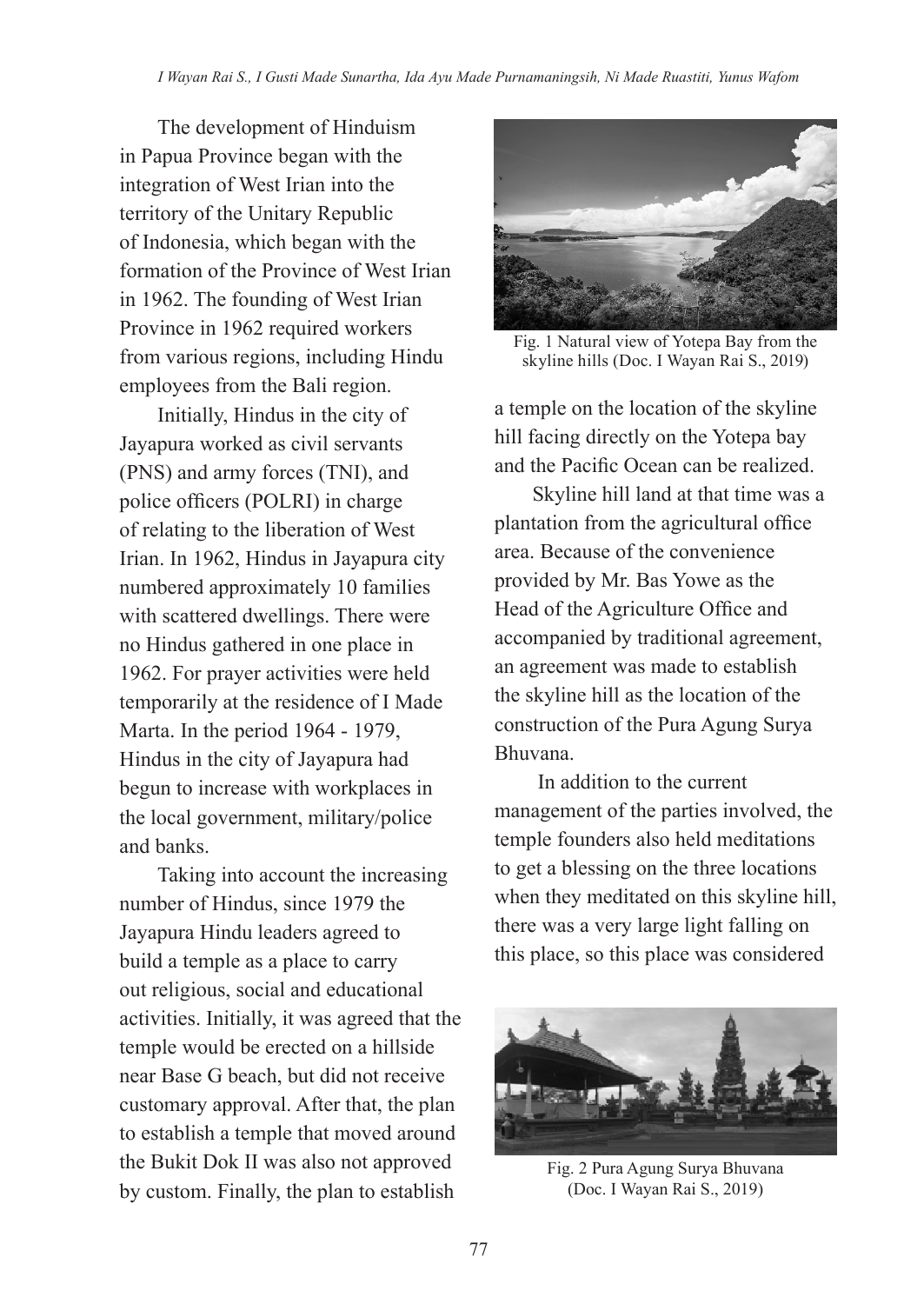very appropriate as a holy place. After that, activity was started to level the ground level on the skyline hill as the temple foundation. With the presence of Mr. Ida Bagus Jayakesuma as Deputy Head of Public Works provided leveling assistance using a bulldozer, so that the building construction process could be carried out faster. Over time, Hindus in Jayapura continue to try to build representative temples for shrines, places of social activity and places of education so that step by step the construction of shrine buildings is more complete.

Since 1982, step by step the Pura Agung Surya Bhuvana Temple in the skyline was built. The Pura Agung Surya Bhuvana Temple was opened to Hindus and it was inaugurated by the Governor of Papua, Mr. Barnabas Suebu on October 4, 1990. The Pura Agung Surya Bhuvana building was further complemented by a meeting hall called *Wantilan Praja Loka* which was inaugurated by Mr. J.P. Solosa as Governor of Papua Province on April 20, 2002.

In line with the development of Jayapura government, Papua the physical development of Pura Agung Surya Bhuvana continues. This was made possible by the support of various parties, including (a) moral and material support from local Hindus; (b) facilities provided by local traditional leaders in the use of temple land rights; (c) assistance from officials who have

served in Papua, including Mayjend. I Ketut Wirdana (The Regional Military Commander Tri Kora) and Irjen Pol. Made Mangku Pastika (Head of Regional Police Department of Papua); and (d) assistance from the Regional Government of the Papua Province and the Jayapura City Government.

Institutionally, the dynamics of Hindu life in Jayapura are also supported by the Parisada Hindu Darma Indonesia (PHDI) as a Hindu religious organization in Indonesia. Since the 1980s, the PHDI of Papua was formed, led by I Made Marta, the former Secretary of the Government of Papua Province. In October 2011, the Mahasabha PHDI (the assembly of PHDI) which was held in Denpasar determined that the Pura Agung Surya Bhuvana of Jayapura as the easternmost Padma Bhuvana archipelago in Indonesia based on Mahasabha Decree No. X No.: VIII/TAP/MAHASABHA X/2011.

Since 2012, the condition of the Pura Agung Surya Bhuvana building has begun to experience damage and needs renovation. In this context, it was agreed to hold a temple restoration in the main sections of the Mandala, Madya Mandala and the Projector wall or the fence. Thanks to Sang Hyang Widhi Wasa's generosity, on May 9, 2013, the temple repair plan was realized. The laying of the first stone at Pura Agung Surya Bhuvana was carried out by Pinandita IGM Sunartha. Funds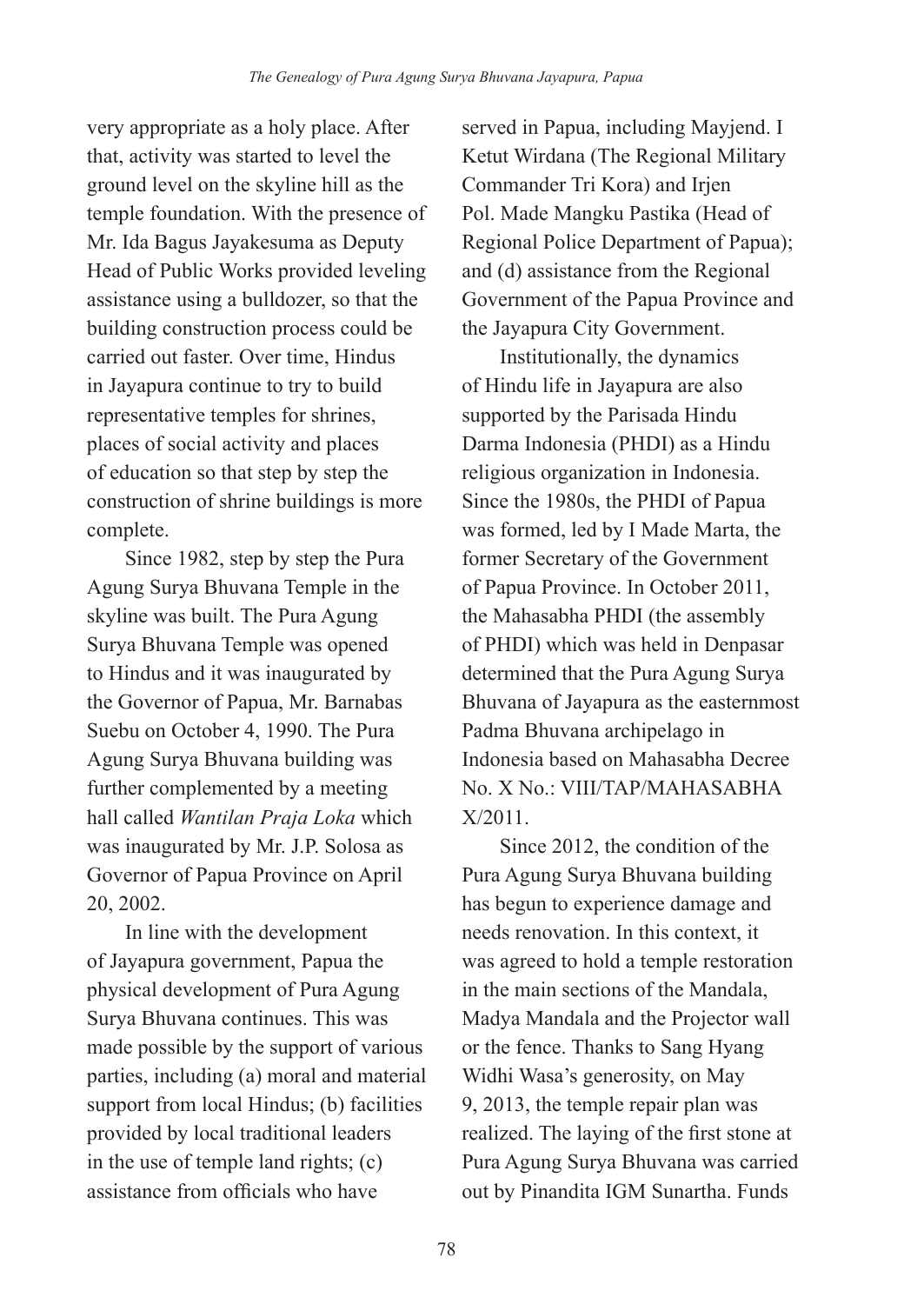for the restoration of the temple were sourced from the Governor of Papua, the Regent of Waropen, the Mayor of Jayapura, the Regent of Keerom, the Regent of Timika, the Regent of Superior and the world of Hindus in Indonesia.

The construction of the Pura Agung Surya Bhuvana could be completed in September 2014. The inauguration ceremony of the Pura Agung Surya Bhuvana Temple restoration was held at Sasih Kapat Saka warsa 1936, on 8 October 2014 with the chairman of the Pinandita Committee IGM Sunartha. Karmini et.al. (2019) suggested that upakara always accompanies the implementation of Balinese Hindu religious ceremonies.[16]

The ceremony and inauguration of the restoration of Pura Agung Surya Bhuvana in 2014 was supported by the Governor of Papua who was accompanied by the Secretary of Papua Province, Hindu leaders from Bali, such as : Yajamana Karya Ida Pandita Mpu Jaya Wijayananda from Griya Kutuh Kuta Bali, Sarati Ida Pandita Sri Wife Acarya Nanda from Griya Serongga, the picker from Ida Pedanda Gede Ketut Sebali Tianyar Arimbawa, Ida Pedanda Gede Dyelantik Sogata, Ida Pandita Mpu Jaya Wijayananda, Ida Pandita Mpu Jaya Wijayananda from Griya Kutuh Kuta Bali and Ida Pandita Mpu Satwikananda Griya Taman Bali.

## **Pura Agung Surya Bhuvana as a Hindu Center**

Pura Agung Surya Bhuvana, which was inaugurated in 1990, is the biggest and grandest temple in Jayapura. Pura Agung Surya Bhuvana has assets in the form of land and buildings, both in the form of praying buildings and buildings supporting Hindu activities in Jayapura, including Pura land area of 7,790 m<sup>2</sup> based on measurement letters dated November 19, 1979 number 195/1979, certificate Number 14 September 29, 1989, with the status of "Use Rights".

The *pengempon* or the people in charge of the Pura Agung Surya Bhuvana assigned to the PHDI of Jayapura City. Pura Agung Surya Bhuvana has refugees divided into three basins, namely Base G (26 HH) and Jayapura (36 HH), Abepura Hemp (45 HH) and non-non-Hemp with a total of 648 HH or 1,940 people. General activities carried out by each of these places are a monthly social gathering, community service every once a month in the temple and other social-religious activities.

The presence of Pura Agung Surya Bhuvana influence the dynamics of local Hindus activities. Together with the PHDI of Jayapura City, the *Pengempon* of Pura Agung Surya Bhuvana seeks to develop religious social activities aimed at: (1) Developing and maintaining culture in everybody of institutions, organizations engaged in religious and social affairs; (2) Developing the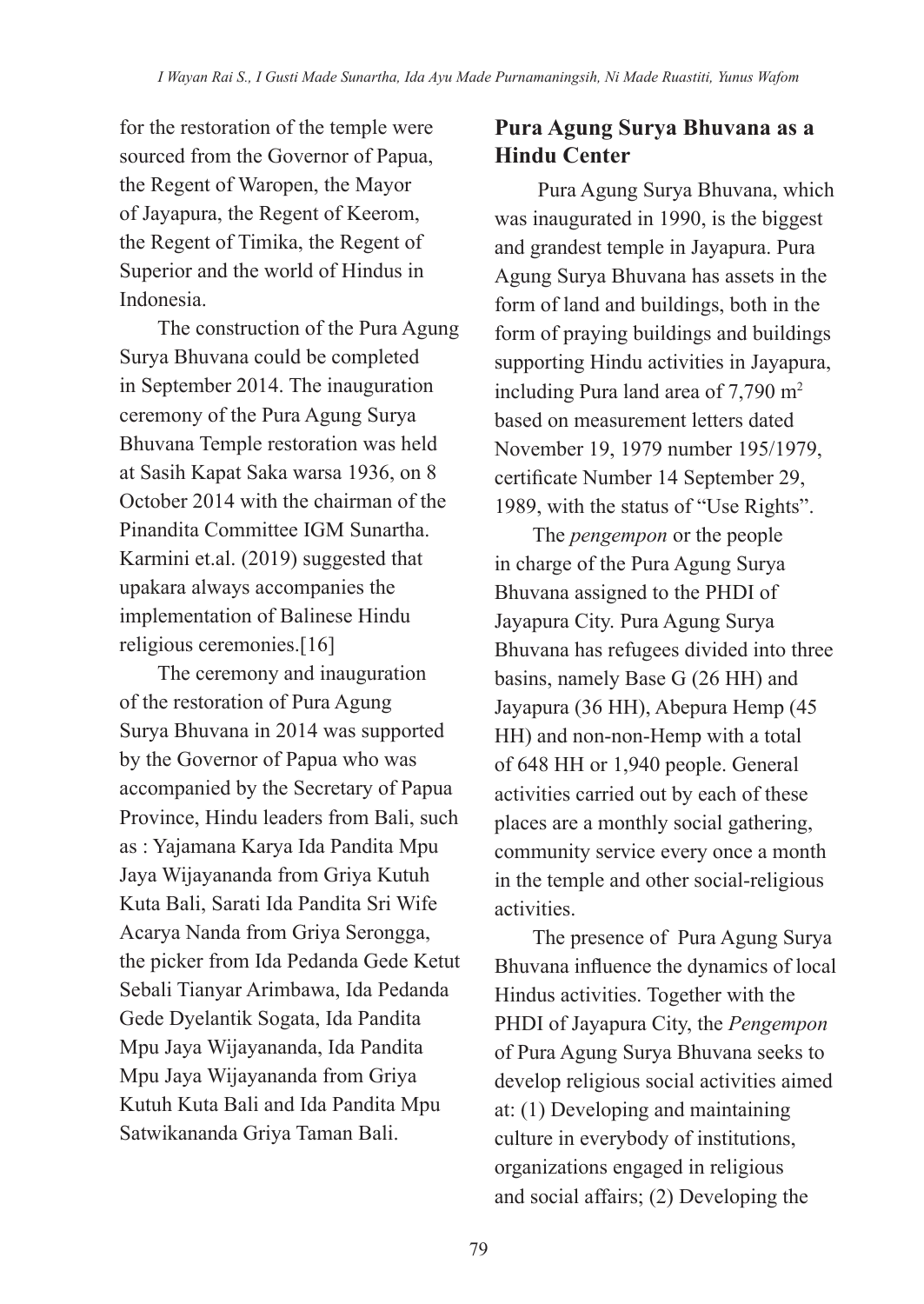tasks referred to by PHDI together with Hindu organizations in the city of Jayapura such as the Hindu Woman of Darma Indonesia (WHDI) of Jayapura City and the Indonesian Hindu Youth Association (Peradah) of Jayapura City.

The rules aim to increase awareness about certain norms and positions. [17] According to Pasal 4, awig-awig Pura Agung Surya Bhuvana, there are several purposes and objectives for the establishment of this temple which include : (1) Upholding Hinduism and religious norms and community norms following the times and literary rules; (2) Increasing *Sradha*, devotional service to *Sang Hyang Widhi* who resides in Pura Agung Surya Bhuvana Jayapura; (3) Improving the implementation of religious *dharma* and state *dharma*; and (4) Improving the relationship of unity and brotherhood of Hindus in Jayapura.

This Hindu temple of pride in Jayapura can be understood to function not only as a ritual site for Hindu ceremonies but also as a place for other social and religious activities. Hindu religious ceremonies held at the temple include ceremonies in the context of welcoming *Galungan* and *Kuningan*  feasts every 6 months, ceremonies relating to seclusion. Meanwhile, the socio-religious activities taking place in the Pura Agung Surya Bhuvana included *pesantian* (religious choir), *pasraman* (religious class) activities and the temple coordination meeting.

Hindu non-formal religious education programs that are routinely carried out are *pasraman* activities. Pasraman education emphasizes selfdiscipline, develops noble morals and qualities that are diligent, likes to work, curb lust and love to help others. The learning process in *pasraman* is a complete system. Systematically, the learning process is supported by interrelated components in the realm of education.[16] In the learning process in *pasraman*, there are several interrelated components to achieve goals. These components are students, teachers, teaching materials and learning models. Learning strategies can be interpreted as a general pattern of teacher and student activities in realizing educational activities. From the general pattern of the activity, it can be seen the variety of activities displayed by the teacher and students. In this case, some strategies place more emphasis on teacher activities, but some emphasize activities on students. Orientation and future approaches must be emphasized in student activities.[18]

Regularly, *pasraman* activities are carried out during the school holidays. The purpose of pasraman is to form Hindu people who are spiritual, so the existence of pasraman is very important. The Hindu young generation is equipped with activities such as sports, practice, and outbound as well as religious materials. It is hoped that, through intensive pasraman activities,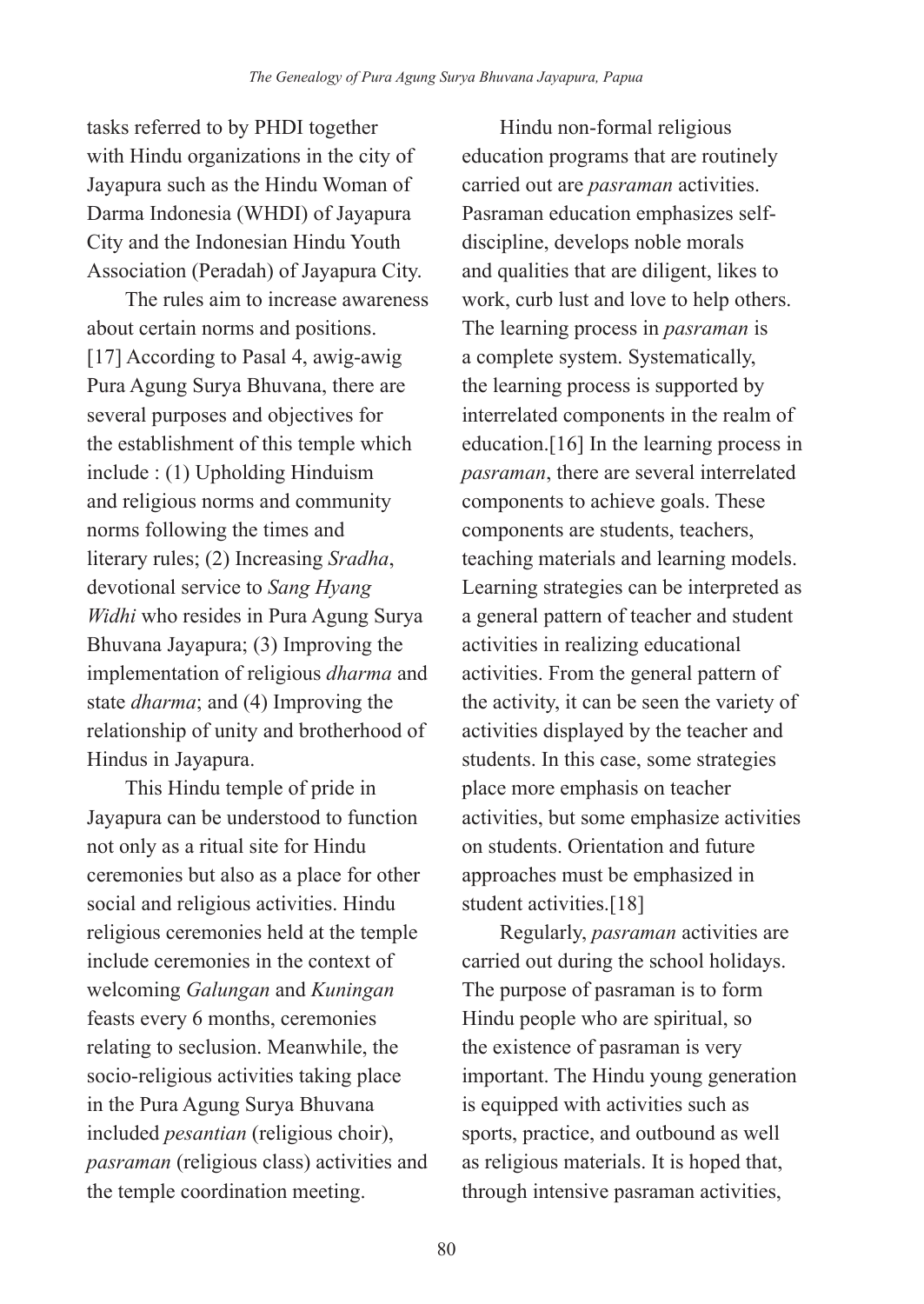the Hindu youth of Jayapura will not only understand religious teachings but will also be able to practice them in social life. They are expected to be able to ward off all forms of destructive behavior, promiscuity, free sex, and drug addiction. This is following the aim of National Education, which is to increase devotion to God Almighty, increase intelligence, hone skills, strengthen character in personality and increase the spirit of nationality by Law No. 20/2003.

## **Pura Agung Surya Bhuvana as Hindu Arts Center**

By the teachings of Tri Hita Karana, the Hindu community in the land of Papua respects local traditions and customs. Philosophy contains the values of life that are respected and adapted for human welfare. [19] Following the functional theory of Talcott Parson in Ritzer (2004), Hindus in Jayapura, Papua, has done the process of adapting well so that it can be accepted by the people of Papua. This adaptive attitude, among others is manifested in the form of the construction of the artistic, Pura Agung Surya Bhuvana. The temple has adorned the city of Jayapura, Papua and even became part of the cultural tourism icon of Jayapura City.

Pura Agung Surya Bhuvana has now developed into a center for the development and strengthening of Balinese Hindu traditions. This is

reflected by the visit of school children ranging from PAUD (early kids school), kindergarten, elementary school, junior high school level, high school to higher education to this place. In general, they come in groups. For PAUD children through high school, they are guided by their teachers who are also religious. During the visit, besides hearing an explanation of Hinduism, they also had the opportunity to join in praying even though their religion was different. In general, students visit Pura Agung Surya Bhuvana for recreation and research.

Liana (2016) mentions that the relations of Hindus and non-Hindus in Jayapura are quite harmonious.[9] Harmony is characterized by positive cultural and social responses.[20] As seen in some of the visitors of the Pura Agung Surya Bhuvana Papua, they were non-Hindus who deliberately came to the temple because they were greeted kindly by the penyungsung pura. As a tourist destination, Pura Agung Surya Bhuvana in Jayapura city is popular with all students and the general public. They deliberately come to enjoy the beautiful scenery and capture the visit through photos and videos and some even make films specifically by taking locations in Jaba Pura. Pura Agung Surya Bhuvana visitors is not just traveling, but also involved in various activities in the largest temple environment in the city of Jayapura, including engaging in social activities,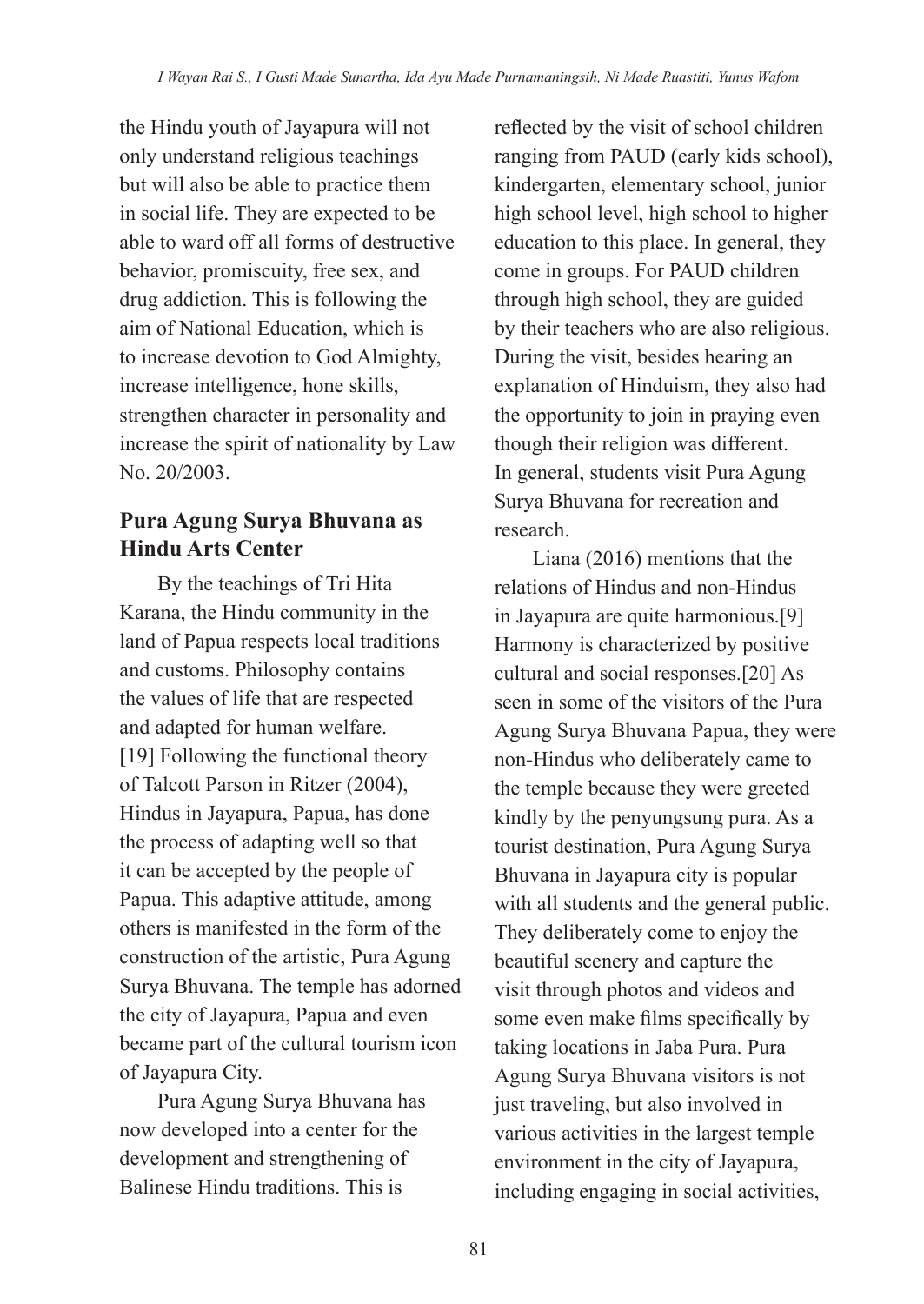arts-culture, religious (see Figure 3).

Opinions from non-Hindus and tourists towards the attraction of the Pura Agung Surya Bhuvana. They are very happy to visit the Pura Agung Surya Bhuvana because the building is unique and artistic, they feel comfortable, the location of the Pura Agung Surya Bhuvana is strategic



Fig. 3 Visitor Involvement in Activities within the Pura Agung Surya Bhuvana (N=61) (Doc. I Wayan Rai S., 2019)

and the people are friendly. Guests or foreign tourists who have visited come from India, the Netherlands, and Australia.

Aside from being a tourism object, Pura Agung Surya Bhuvana is meaningful as a center for learning of Balinese Hindu traditions. Meaning is a cause of practice (Pradana, 2018b). The practice of Hindu ceremonies at the Pura Agung Surya Bhuvana is not only as a form of practicing theory in Hindu religious education but also meaningful for non-Hindu students who often come to Pura Agung Surya Bhuvana to get to

know the Pura Agung Surya Bhuvana as well as Hinduism in theory and practice. Because of this, the visit to Pura Agung Surya Bhuvana was not only enlivened by Hindus but also crowded with school children from PAUD, Kindergarten, Elementary School, Middle School, High School to College to study Hinduism in this place.

Hindu teaching material that is always delivered in the socialization of Hinduism to students visiting the Pura Agung Surya Bhuvana is about planting the concept of *Tri Hita Karana*, namely the three concepts of balance and harmony; (1) *Parahyangan*, which is a harmonious concept between humans and the creator through religious ceremonial activities; (2) *Pawongan*, namely the concept of balance and harmony between fellow human beings and God's creation through social activities; and (3) *Palemahan*, which is to maintain a balance between humans and the natural environment through mutual cooperation to clean and plant trees.

Pura Agung Surya Bhuvana has now become a tourist attraction for students, students and the general public in Jayapura City and surrounding areas. Visitors can enjoy the beauty of natural panorama and learn about the importance of harmony among the nation's people in the Republic of Indonesia.

In responding to the increasing number of tourists who are interested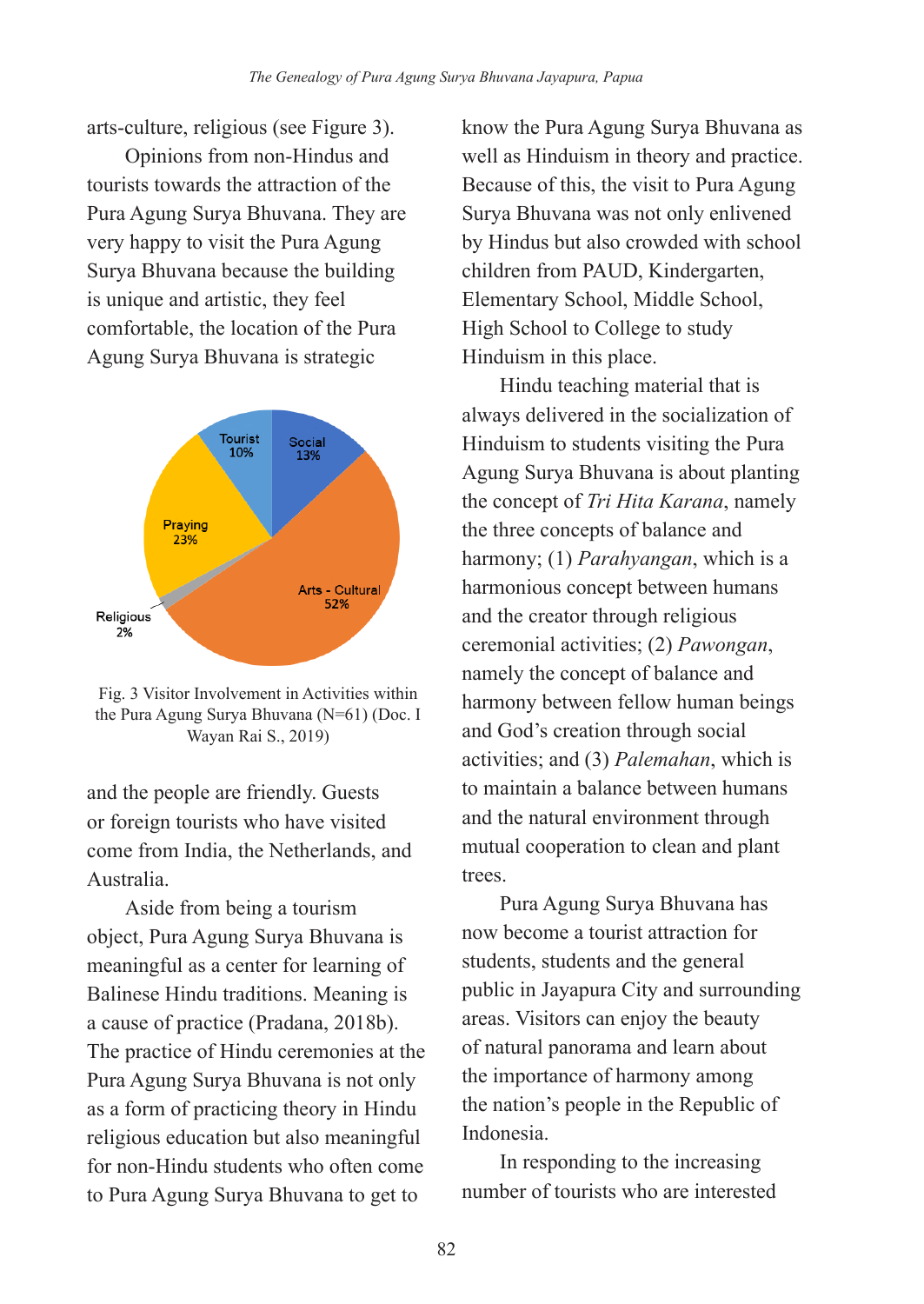in visiting the Pura Agung Surya Bhuvana, the Chairperson of PHDI Jayapura at every meeting and prayer always reminded the importance of continuing to maintain the sanctity of the temple, the sanctity of the temple and the environment in accordance with Pasal 35, *Awig-awig* (regulations) Pura Agung Surya Bhuvana in 2017. Every day, pemangku and officials are advised to always be on standby at Pura Agung Surya Bhuvana to always be ready for receive tourist visits while at the same time giving an explanation of Pura Agung Surya Bhuvana and Hinduism.

#### **Conclusion**

Based on the description above it can be concluded that the Hindus in Papua established the Pura Agung Surya Bhuvana in Jayapura in 1962. Initially, the Hindus in Papua who mostly worked as civil servants and the military/police when before the Pura Agung Surya Bhuvana existed, they carried out Hindu religious activities at the house of Mr. I Made Matra, an

employee of the Provincial Government in Papua. Over time, the number of transmigrant Hindus in Jayapura continues to increase. Therefore, Hindu leaders in Jayapura agreed to build a temple as a place to carry out Hindu religious activities in 1979. The Pura Agung Surya Bhuvana was built on the Skyline Hill in 1982 and inaugurated in 1990. In 2012, Pura Agung Surya Bhuvana renovated physical shape to be as magnificent as it is now.

Besides functioning as a center of worship for Hindus, Pura Agung Surya Bhuvana has now developed as a center for social activities, arts venues, and as a tourist attraction for Hindu religious and cultural education in the city of Jayapura, Papua. Upon the conclusions obtained, it can be suggested to the parties concerned to always maintain the beauty of the Pura Agung Surya Bhuvana which has a very significant role in fostering harmony of the life of Hindus and people in Jayapura.[]

#### **References**

[4] Pradana, Gede Yoga Kharisma. 2017. Deconstruction Powers of Relations Behind The Shadow Puppet Performance For Tourism in Ubud Village, Bali. Building Collaboration

<sup>[1]</sup> PHDI Kota Jayapura, 2018. Profil Pura Agung Surya Bhuvana (PASB).

<sup>[2]</sup> Rai, I Wayan, Made Indra Sadguna, I Gde Agus Jaya Sadguna, Gede Yoga Kharisma Pradana. 2019. 'Tifa From The Land of Papua : Text and Context'. Asia Life Science Vol. 28, No.2, 335-354.

<sup>[3]</sup> Rai S., I Wayan.2019. Integrating Art, Culture, and Tourism to Embrace the Industrial Revolution 4.0, A Case Study of Pura Agung Surya Bhuvana, Jayapura, Papua; Makalah pada International Seminar On Art, Culture, And Tourism (ISACT); Jayapura: Institut Seni Budaya Indonesia (ISBI) Tanah Papua, Jayapura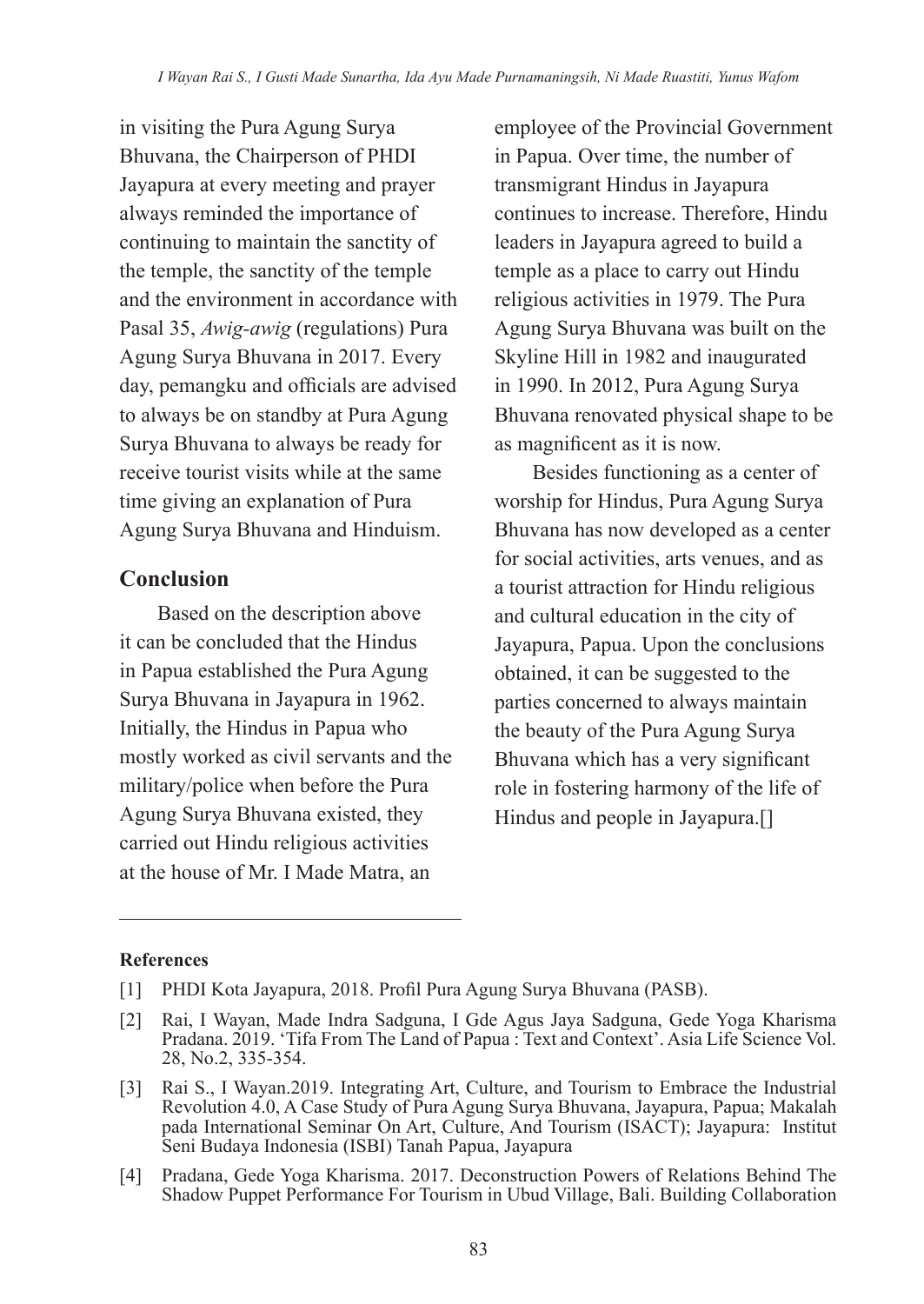and Network in The Globalized World, Vol 1, No. 1 (2017), 115-124.

- [5] Pradana, Gede Yoga Kharisma. 2018. Implications of Commodified Parwa Shadow Puppet Performance For Tourism in Ubud, Bali., Journal of Bussiness on Hospitality and Tourism, Vol. 4, No. 1(2018), 70-79. DOI: http://dx.doi.org/10.22334/jbhost.v4i1.103. g111.
- [6] Pradana, Gede Yoga Kharisma. 2018a. 'Innovation in Cenk Blonk Performance : A Strategy of Empowering Local Language Through Balinese Shadow Puppet'., The Proceeding of The International Conference on Local Language, Vol 1, No. 1(2018), 173-181.
- [7] Elisabeth Adriana. 2012. Pembangunan Papua Problematika Politik Atau Ekonomi. Jurnal Penelitian Politik, LIPI, Vol 9, No 1 (2012)http://ejournal.politik.lipi.go.id/index. php/jpp/article/view/444.
- [8] Supribawa, I Kadek Oka dan Moh.Ischak. 2018. Pengaruh Karakteristik Lingkungan Sosial Perkotaan Terhadap Konsep Pembangunan Pura Adhitya Jaya di Rawamangun Jakarta; https://www.trijurnal.lemlit.trisakti.ac.id › download
- [9] Liana, Salbidah. 2016. Kerukunan Umat Muslim, Hindu dan Budha di Gampong Keudah Banda Aceh. Aceh: Fakultas Ushuluddin Dan Filsafat, Prodi Ilmu Perbandingan Agama, Universitas Islam Negeri Ar-Raniry.
- [10] William, J., J.G. Arnold, J.G. Kiniry, P.W. Gassman & C.H. Green. (2008). "History of Model Development at Temple, Texas". Hydrological Sciences Journal 53 (5), 948-960, DOI: 10.1623/hysj.53.5.948.
- [11] Chang, Lan-Yun, Weining Liu. (2009). "Temple Fairs in Taiwan : Environtmental Strategies and Competitive Advantage For Cultural Tourism". Tourism Management 30, 900-904. DOI : 10.1016/j.tourman.2008.12.002.
- [12] Barker, Chris. 2005. Cultural Studies: Teori dan Praktik (terj). Yogyakarta:. Kreasi Wacana
- [13] Wetipo, Wempi dan Marthen Medlama. 2015. Gunung Versus Pantai Dalam Perspektif Nilai-Nilai Hidup Bersama. Yogyakarta: Penerbit Asda Media.
- [14] Ruastiti, Ni Made, Gede Yoga Kharisma Pradana, I Ketut Purnaya., Komang Shanty Muni Parwati. 2018. 'The Royal Dinner Party Puri Anyar Kerambitan Tabanan : A Sustainable Cultural Tourism Attraction Base don Local Community', International Conference on Social Science, Vol 1, No. 1(2018), 1-13. https://doi.org/10.2991/icss-18.2018.305.
- [15] Pradana, Gede Yoga Kharisma. 2019. Sosiologi Pariwisata. Denpasar : STPBI Press.
- [16] Karmini, N.W., N.M. Ruastiti, G.Y.K. Pradana. 2019. 'Tumpek Uduh Ceremony As An Education In The Preservation of Natural Environtment in Bali : A Case Study in Canggu Village, Kuta Utara District, Badung Regency, Bali, Indonesia'. Asia Life Science Vol. 28, No.1 (2019), 115-139.
- [17] Atmaja, Gede Marhaendra Wija, Ida Ayu Komang Arniati, Gede Yoga Kharisma Pradana., 2019. 'Implications of The Enactment of Law Number 6 of 2014 on The Position of Villages in Bali, Indonesia'. Asia Life Science Vol. 28, No.2 (2019), 295-310.
- [18] Syaiful Bahri, Djamarah. 2010. Strategi Belajar Mengajar. Jakarta: Rineka Cipta.
- [19] Pradana, Gede Yoga Kharisma. 2017a. Filsafat Ilmu Pariwisata (Monograf). Denpasar: STPBI.
- [20] Tejayadi, I Putu Windhu, I Nengah Laba, Gede Yoga Kharisma Pradana. 2019. "The Effect of Organization Culture On Employee Satisfaction in Mercure Resort Sanur Bali Hotel". International Journal of Green Tourism Vol 1, No. 1, 1-11. Nusa Dua: PNB Press.